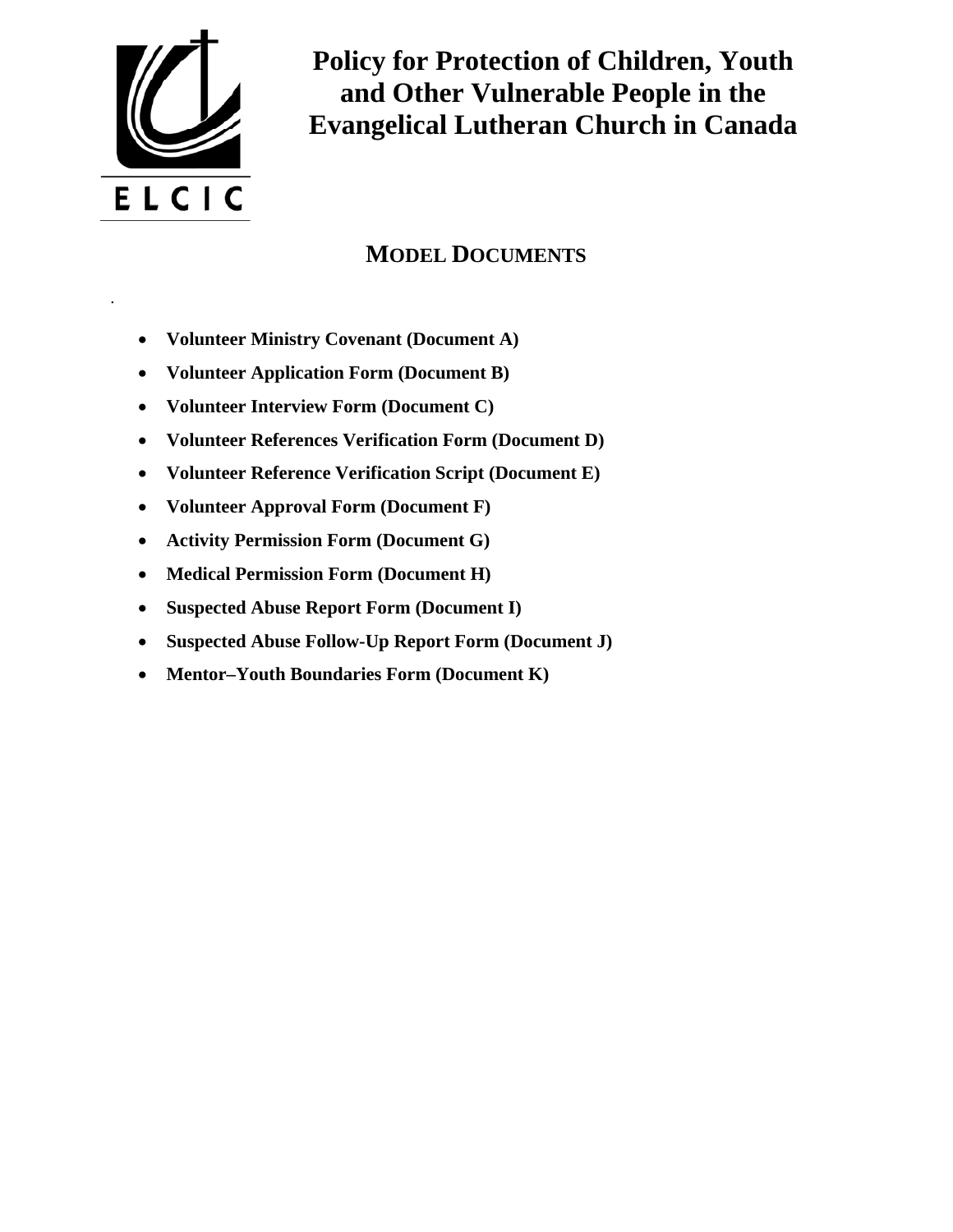### **Protection of Children, Youth and Other Vulnerable People**

### **Volunteer Ministry Covenant (Document A)**

Rejoicing in my baptism and celebrating God's grace and gifts in my life, I resolve to minister within the community of (NAME OF CONGREGATION, MINISTRY, OFFICE) OF THE EVANGELICAL LUTHERAN CHURCH IN CANADA as a servant of Jesus Christ as follows:

- I. I will support the witness of the church:
	- o by regular attendance at worship;
	- o by living a godly life;
	- o by giving regularly.
- II. I will serve the ministry of (NAME OF CONGREGATION, MINISTRY, OFFICE):
	- o by seeking to discover and nurturing my gifts and talents;
	- $\circ$  by fulfilling the duties of my ministry to the best of my ability;
	- o by participating in training as I am given opportunity;
	- o by serving in partnership with others in the (Name of congregation, ministry, office) community
	- o by supporting and affirming the gifts and ministries of others.
- III. I will share in the growth of (NAME OF CONGREGATION, MINISTRY, OFFICE):
	- o by praying for our congregation/ministry/office and for our community;
	- o by inviting those without a church home into our ministry;
	- o by warmly welcoming those who visit.
- IV. I will build-up the community of (NAME OF CONGREGATION, MINISTRY, OFFICE):
	- o by acting in love toward others;
	- o by holding others in high regard;
	- o by working cooperatively with others.

I have read and become familiar with the *Policy to Protect Children, Youth and Other Vulnerable People in the ELCIC.*

I understand that (NAME OF CONGREGATION, MISSION OR OFFICE) of the Evangelical Lutheran Church in Canada is responsible for the well-being of all children, youth and other vulnerable people entrusted to our care.

I will endeavour to minister to the best of my ability and to cooperate fully with (NAME OF CONGREGATION, MISSION, OFFICE)'s staff in the exercise of my ministry.

| Applicant's Name:                          |       |  |
|--------------------------------------------|-------|--|
| Applicant's Signature:                     | Date: |  |
| (NAME OF CONGREGATION, MINISTRY OR OFFICE) |       |  |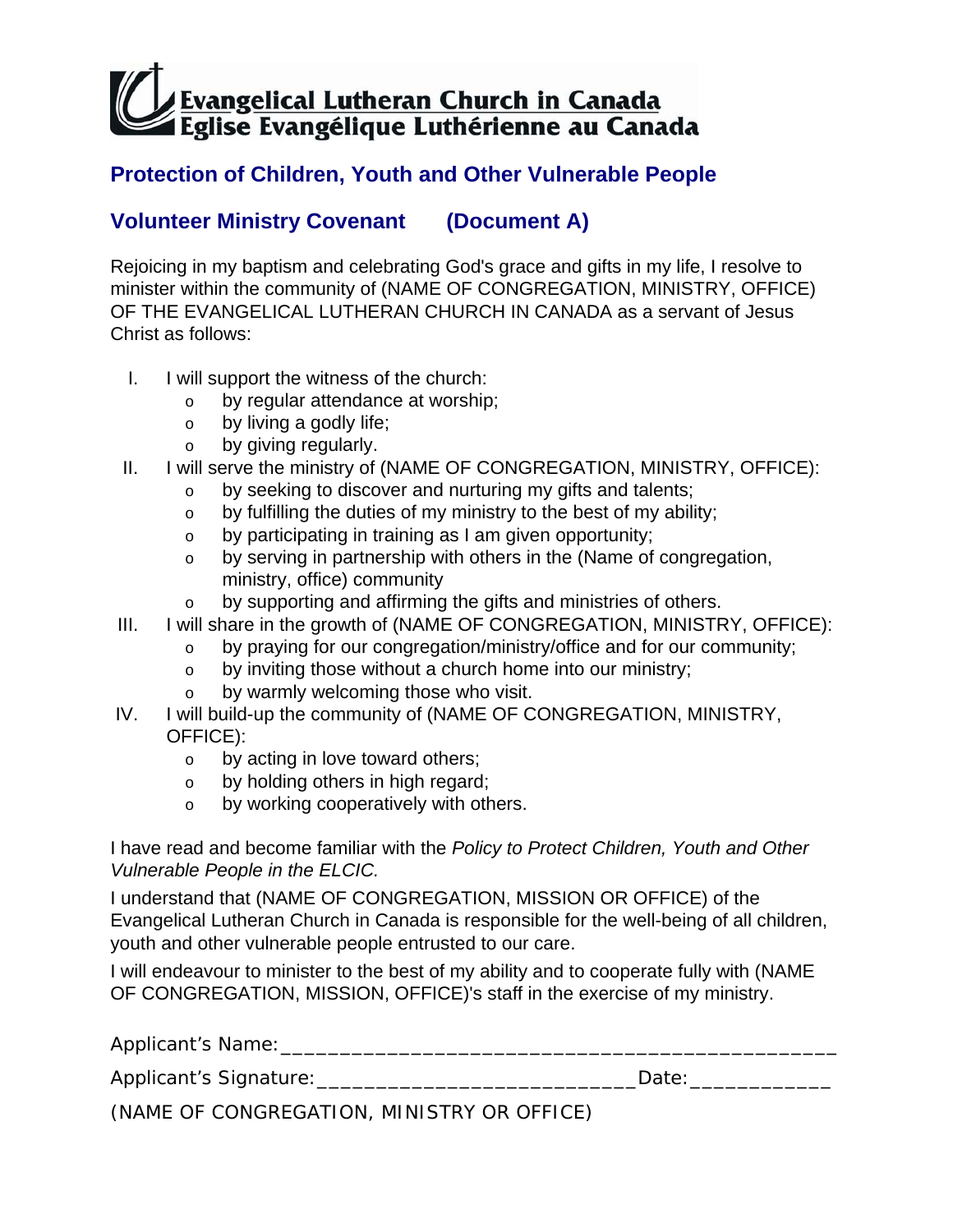# **Protection of Children, Youth and Other Vulnerable People**

# **Volunteer Application Form (Document B)**

(For Ministries with Children, Youth and Other Vulnerable People)

The following information is necessary to help reduce the risk of abuse and to protect children, youth and volunteers. Thank you for your interest in ministry and your understanding*.*

| <b>Personal Information</b>                                                                                                                                                                                                          |
|--------------------------------------------------------------------------------------------------------------------------------------------------------------------------------------------------------------------------------------|
|                                                                                                                                                                                                                                      |
|                                                                                                                                                                                                                                      |
|                                                                                                                                                                                                                                      |
|                                                                                                                                                                                                                                      |
| Are you under the age of 18?                                                                                                                                                                                                         |
| Yes                                                                                                                                                                                                                                  |
| <b>No</b>                                                                                                                                                                                                                            |
| How long have you been a member or an active participant of (Name of Congregation,<br>Ministry, Office) of the Evangelical Lutheran Church in Canada?                                                                                |
| Previous church membership                                                                                                                                                                                                           |
| Do you have any physical conditions that would prevent you from performing certain                                                                                                                                                   |
| types of activities (lifting children, playing sports)? If so, please explain.                                                                                                                                                       |
|                                                                                                                                                                                                                                      |
|                                                                                                                                                                                                                                      |
|                                                                                                                                                                                                                                      |
| Occupation <b>Contract Contract Contract Contract Contract Contract Contract Contract Contract Contract Contract Contract Contract Contract Contract Contract Contract Contract Contract Contract Contract Contract Contract Con</b> |
|                                                                                                                                                                                                                                      |
|                                                                                                                                                                                                                                      |
|                                                                                                                                                                                                                                      |
| Do you have                                                                                                                                                                                                                          |
| <b>CPR</b> training                                                                                                                                                                                                                  |
| First-Aid Training                                                                                                                                                                                                                   |
| Other                                                                                                                                                                                                                                |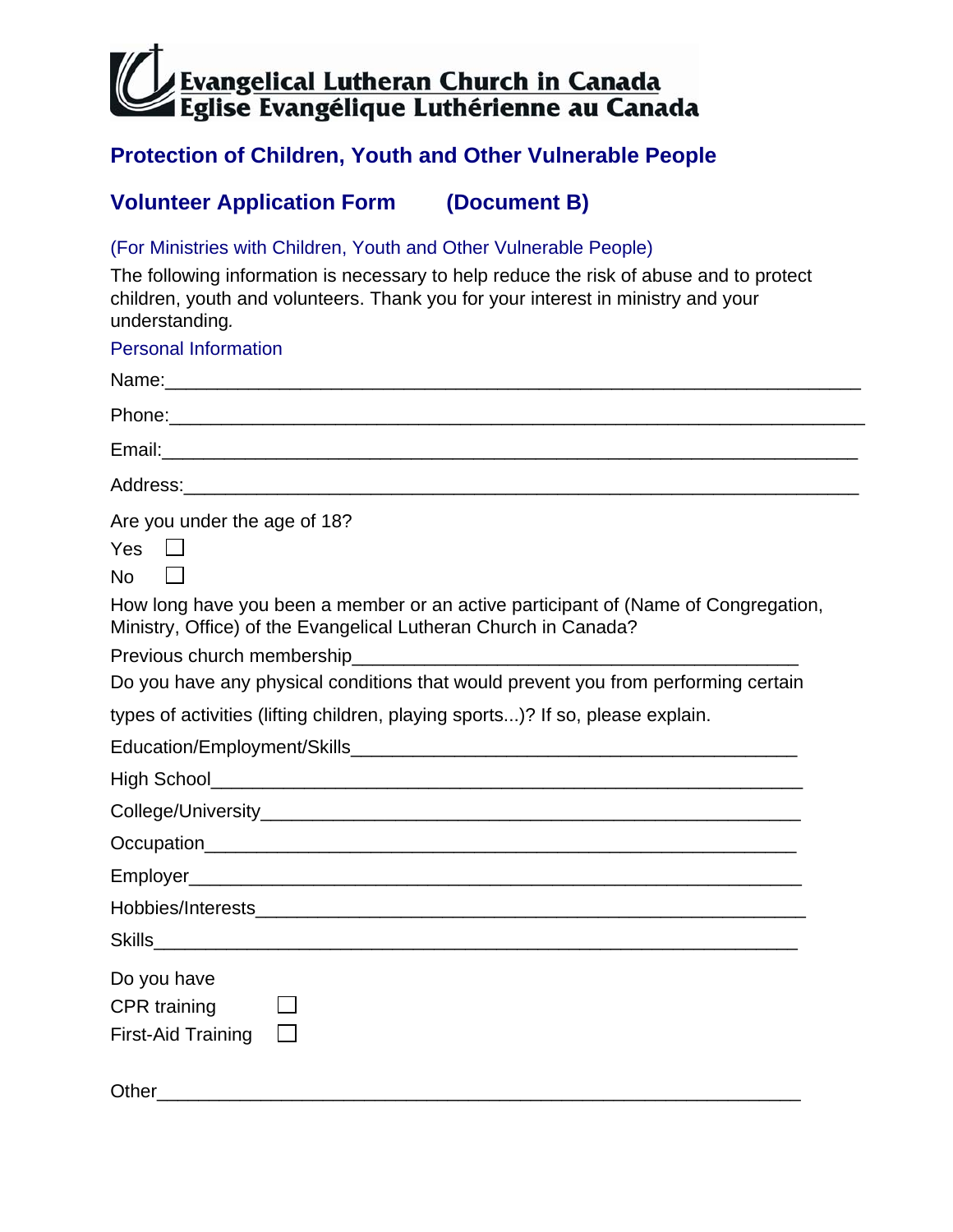Training received or courses taken that would assist you for ministry with children, youth or other vulnerable people.

\_\_\_\_\_\_\_\_\_\_\_\_\_\_\_\_\_\_\_\_\_\_\_\_\_\_\_\_\_\_\_\_\_\_\_\_\_\_\_\_\_\_\_\_\_\_\_\_\_\_\_\_\_\_\_\_\_\_\_\_\_\_\_\_\_\_

\_\_\_\_\_\_\_\_\_\_\_\_\_\_\_\_\_\_\_\_\_\_\_\_\_\_\_\_\_\_\_\_\_\_\_\_\_\_\_\_\_\_\_\_\_\_\_\_\_\_\_\_\_\_\_\_\_\_\_\_\_\_\_\_\_\_

#### Conviction for a Criminal Offense

Answering "yes" to the following question will not necessarily preclude your involvement in volunteer ministry. A meeting will be arranged with the pastor/manager/director to discuss the circumstances.

Have you ever been convicted of a criminal offense for which a pardon has not been granted?

\_\_\_\_\_\_\_\_\_\_\_\_\_\_\_\_\_\_\_\_\_\_\_\_\_\_\_\_\_\_\_\_\_\_\_\_\_\_\_\_\_\_\_\_\_\_\_\_\_\_\_\_\_\_\_\_\_\_\_\_\_\_\_\_\_\_

\_\_\_\_\_\_\_\_\_\_\_\_\_\_\_\_\_\_\_\_\_\_\_\_\_\_\_\_\_\_\_\_\_\_\_\_\_\_\_\_\_\_\_\_\_\_\_\_\_\_\_\_\_\_\_\_\_\_\_\_\_\_\_\_\_\_

\_\_\_\_\_\_\_\_\_\_\_\_\_\_\_\_\_\_\_\_\_\_\_\_\_\_\_\_\_\_\_\_\_\_\_\_\_\_\_\_\_\_\_\_\_\_\_\_\_\_\_\_\_\_\_\_\_\_\_\_\_\_\_\_\_\_

\_\_\_\_\_\_\_\_\_\_\_\_\_\_\_\_\_\_\_\_\_\_\_\_\_\_\_\_\_\_\_\_\_\_\_\_\_\_\_\_\_\_\_\_\_\_\_\_\_\_\_\_\_\_\_\_\_\_\_\_\_\_\_\_\_\_

\_\_\_\_\_\_\_\_\_\_\_\_\_\_\_\_\_\_\_\_\_\_\_\_\_\_\_\_\_\_\_\_\_\_\_\_\_\_\_\_\_\_\_\_\_\_\_\_\_\_\_\_\_\_\_\_\_\_\_\_\_\_\_\_\_\_

\_\_\_\_\_\_\_\_\_\_\_\_\_\_\_\_\_\_\_\_\_\_\_\_\_\_\_\_\_\_\_\_\_\_\_\_\_\_\_\_\_\_\_\_\_\_\_\_\_\_\_\_\_\_\_\_\_\_\_\_\_\_\_\_\_\_

\_\_\_\_\_\_\_\_\_\_\_\_\_\_\_\_\_\_\_\_\_\_\_\_\_\_\_\_\_\_\_\_\_\_\_\_\_\_\_\_\_\_\_\_\_\_\_\_\_\_\_\_\_\_\_\_\_\_\_\_\_\_\_\_\_\_

\_\_\_\_\_\_\_\_\_\_\_\_\_\_\_\_\_\_\_\_\_\_\_\_\_\_\_\_\_\_\_\_\_\_\_\_\_\_\_\_\_\_\_\_\_\_\_\_\_\_\_\_\_\_\_\_\_\_\_\_\_\_\_\_\_\_

| Yes |  |
|-----|--|
| Nο  |  |

#### Volunteer Experience

Description of volunteer experience:

#### Volunteer Ministries in Which You Are Interested

Please list the volunteer ministry(ies) in which you are interested:

#### References

Please provide the names of three individuals (not relatives) who have known you for five years or more and who can provide a reference for you. If you are under the age of 18, you may use the name of a parent and/or teacher. If possible, please include at least one reference from someone at (NAME OF CONGREGATION, MINISTRY, OFFICE). All people listed as references should be informed of that you have so listed them. References that are acceptable are limited to the following: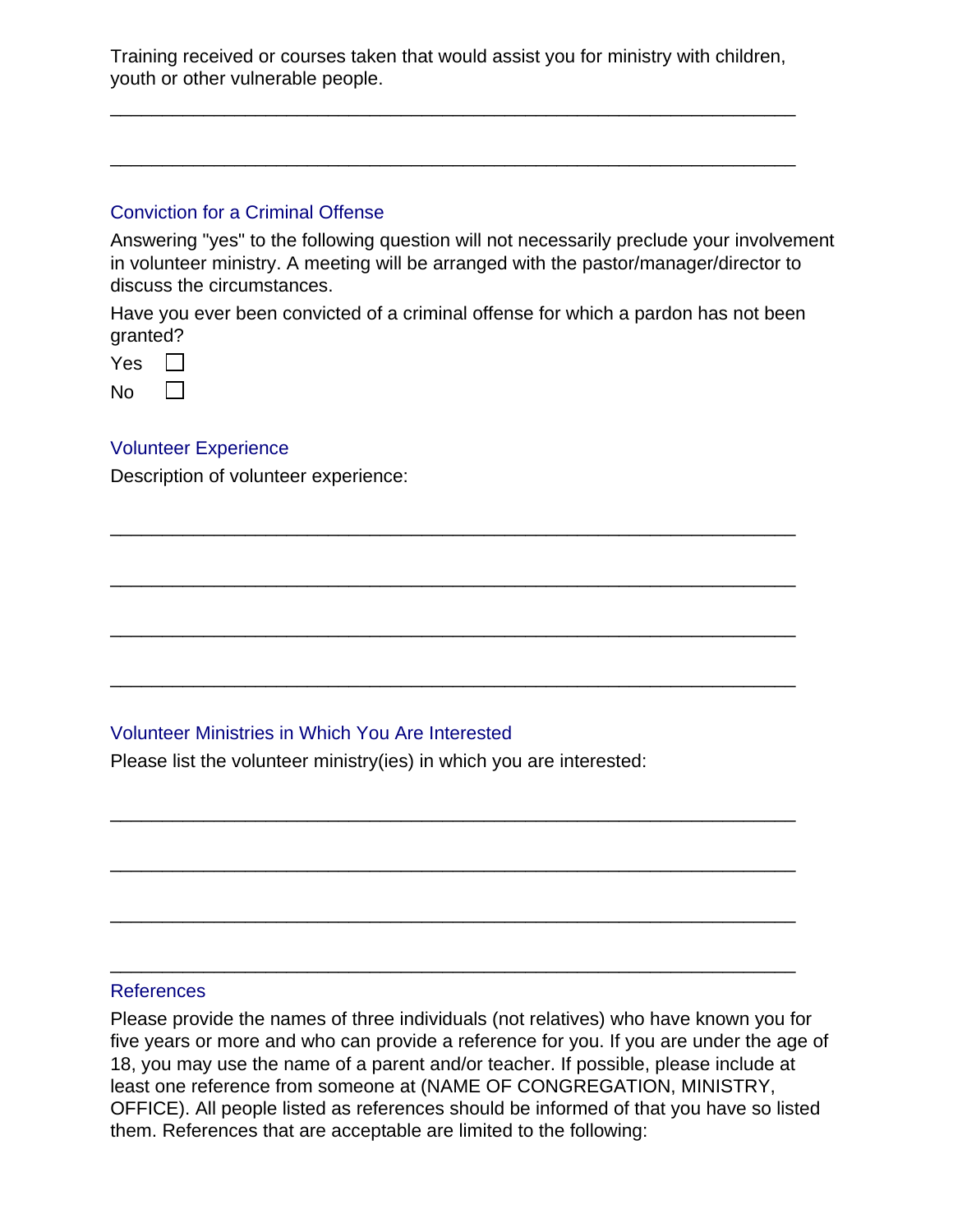Former or present pastor; Long-time friend (minimum of 5 years); One parent (for minors); Teacher (for minors); ELCIC member (who has sufficient strength of relationship to comment on the individual's personal habits and character); Employer or colleague.

#### Applicant's Statement

I hereby acknowledge that the information contained in this VOLUNTEER APPLICATION FORM is correct to the best of my knowledge. I authorize any people listed as references to provide any information they may have regarding my character and fitness for ministry.

I will provide (NAME OF CONGREGATION, MINISTRY, OFFICE) with the results of a *police records* check if one is required.

I agree to adhere to the guidelines contained in the *Policy to Protect Children, Youth and Other Vulnerable People in the ELCIC.* 

| Applicant's Name: |  |  |  |
|-------------------|--|--|--|
|                   |  |  |  |

| Applicant's Signature:                     | Date: |
|--------------------------------------------|-------|
| (NAME OF CONGREGATION, MINISTRY OR OFFICE) |       |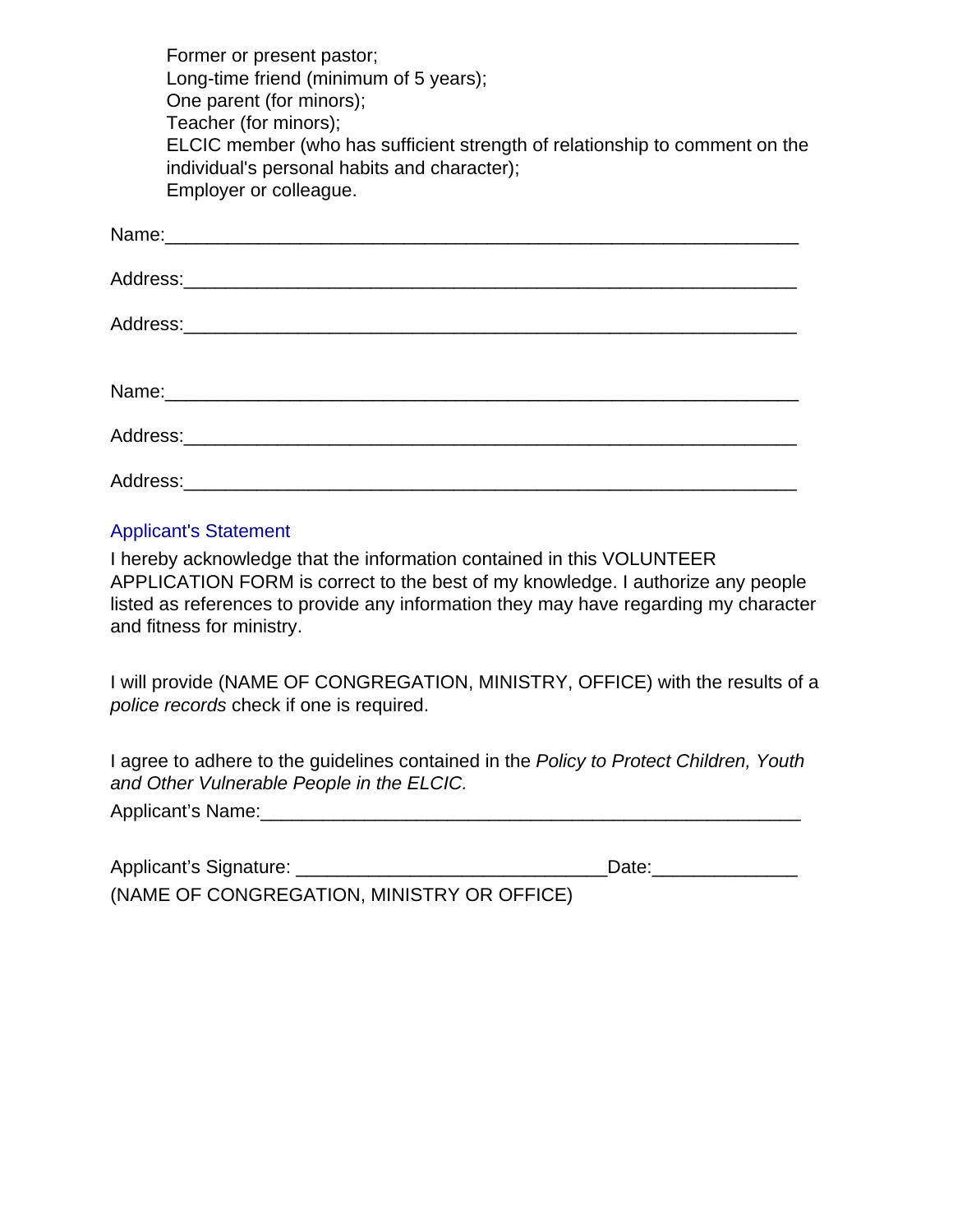# **Protection of Children, Youth and Other Vulnerable People**

# **Volunteer Interview Form (Document C)**

NOTE: A completed VOLUNTEER APPLICATION FORM (Document B) must be in hand prior to the interview. If the applicant has marked "yes" in connection with Conviction for a Criminal Offense, the applicant should be referred to the pastor/manager/director.

Name of Applicant

- 1. Tell me about your experience with volunteer ministry at (Name of Congregation, Ministry, Office) (joys, sorrows, insights, etc.).
- 2. Tell me about your experience with volunteering in other settings (joys, sorrows, insights, etc.).
- 3. Describe your interest in the volunteer ministry(ies) you have indicated.
- 4. Would you be willing to attend a training session associated with that ministry?
- 5. When would you be available for this volunteer ministry (days and times)?
- 6. What is the minimum length of your commitment?
- 7. What is your understanding of why we require training about abuse, an interview and references?
- 8. Do you have any questions about anything in the Policy to Protect Children, Youth and Other Vulnerable People in the ELCIC?
- 9. Have you had any personal experience with abuse? If so, how was it handled?
- 10. If you had reason to believe that a child, youth or other vulnerable person were being abused, what would you do?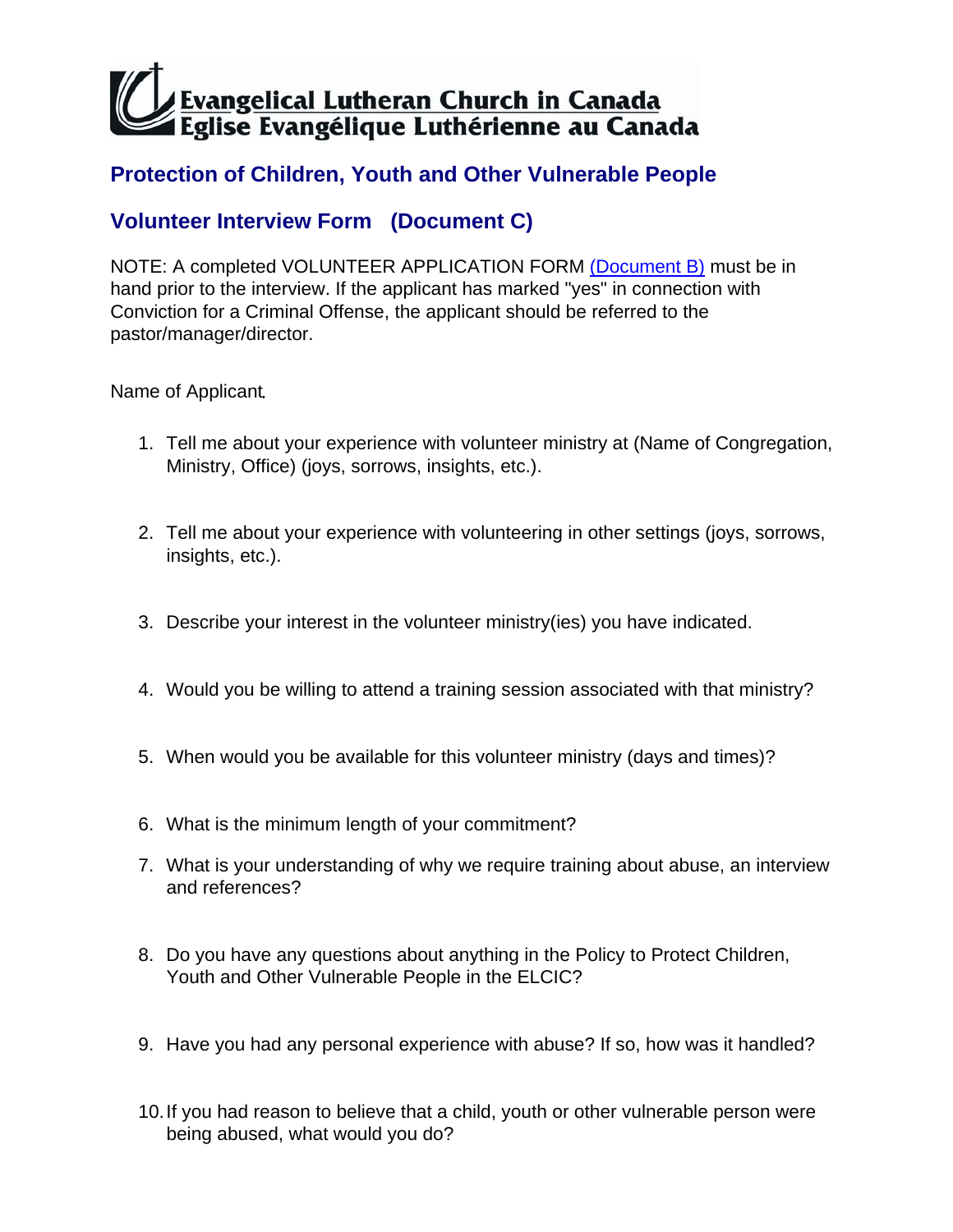- 11. What do you consider to be an appropriate show of affection with a child? ...a youth?
- 12. Do you have any further questions?

| Signature of Interviewer:                  | Date: |  |
|--------------------------------------------|-------|--|
| (NAME OF CONGREGATION, MINISTRY OR OFFICE) |       |  |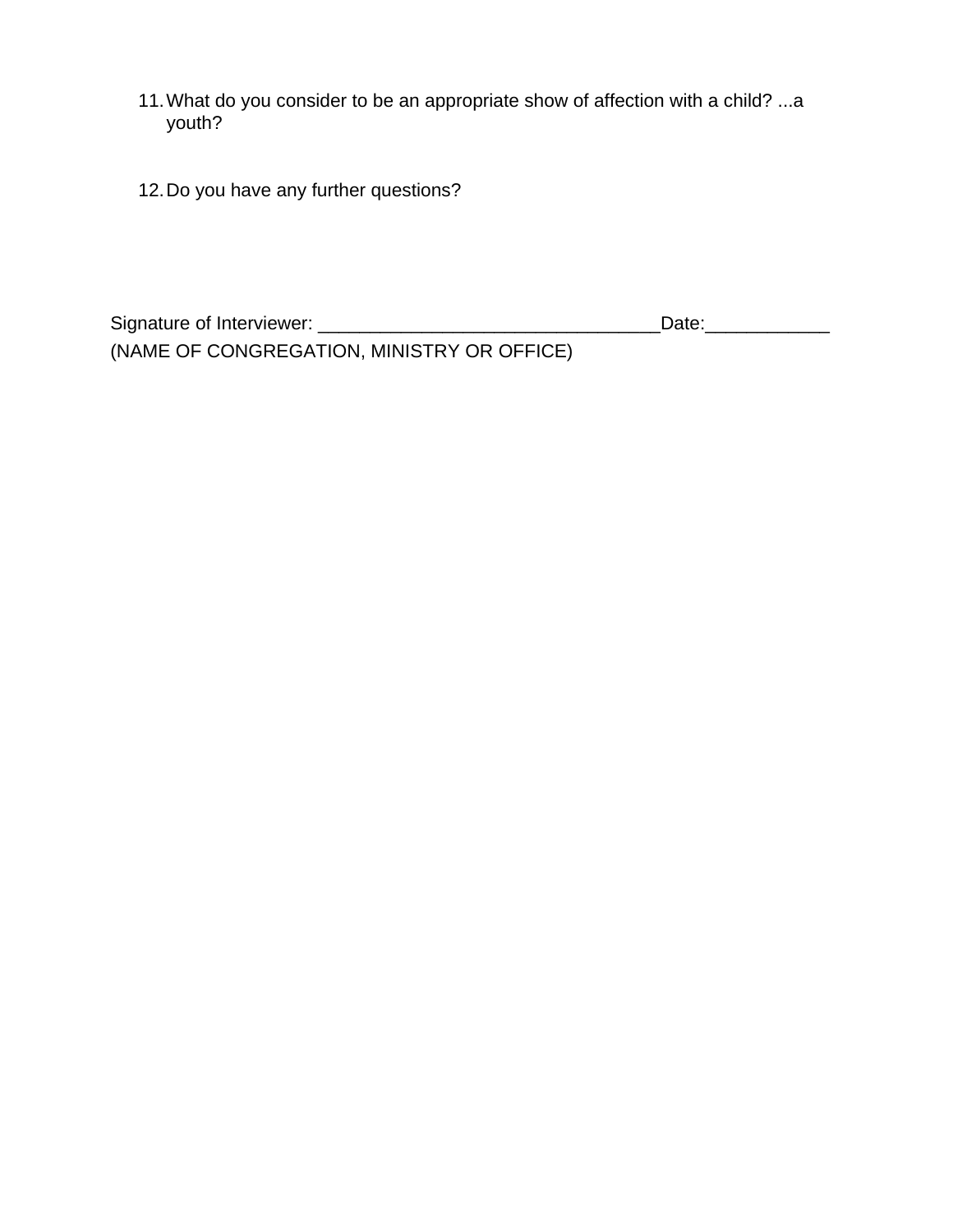### **Protection of Children, Youth and Other Vulnerable People**

# **Volunteer References Verification Form (Document D)**

| Method of contact                                                |                                                                                                                                                                                                                                     |
|------------------------------------------------------------------|-------------------------------------------------------------------------------------------------------------------------------------------------------------------------------------------------------------------------------------|
| phone<br>letter<br>face-to-face conversation                     |                                                                                                                                                                                                                                     |
| Detail                                                           |                                                                                                                                                                                                                                     |
|                                                                  |                                                                                                                                                                                                                                     |
| Method of contact                                                |                                                                                                                                                                                                                                     |
| phone<br>letter<br>face-to-face conversation                     |                                                                                                                                                                                                                                     |
| <b>Detail</b>                                                    |                                                                                                                                                                                                                                     |
| Reference Contacted: Network and Contacted:<br>Method of contact |                                                                                                                                                                                                                                     |
| phone<br>letter<br>face-to-face conversation                     |                                                                                                                                                                                                                                     |
| Detail                                                           |                                                                                                                                                                                                                                     |
|                                                                  |                                                                                                                                                                                                                                     |
| Interviewer's Signature:<br><u> Literal Associations</u>         | Date: <u>with the second second</u> and second the second second second second second second second second second second second second second second second second second second second second second second second second second s |
| (NAME OF CONGREGATION, MINISTRY OR OFFICE)                       |                                                                                                                                                                                                                                     |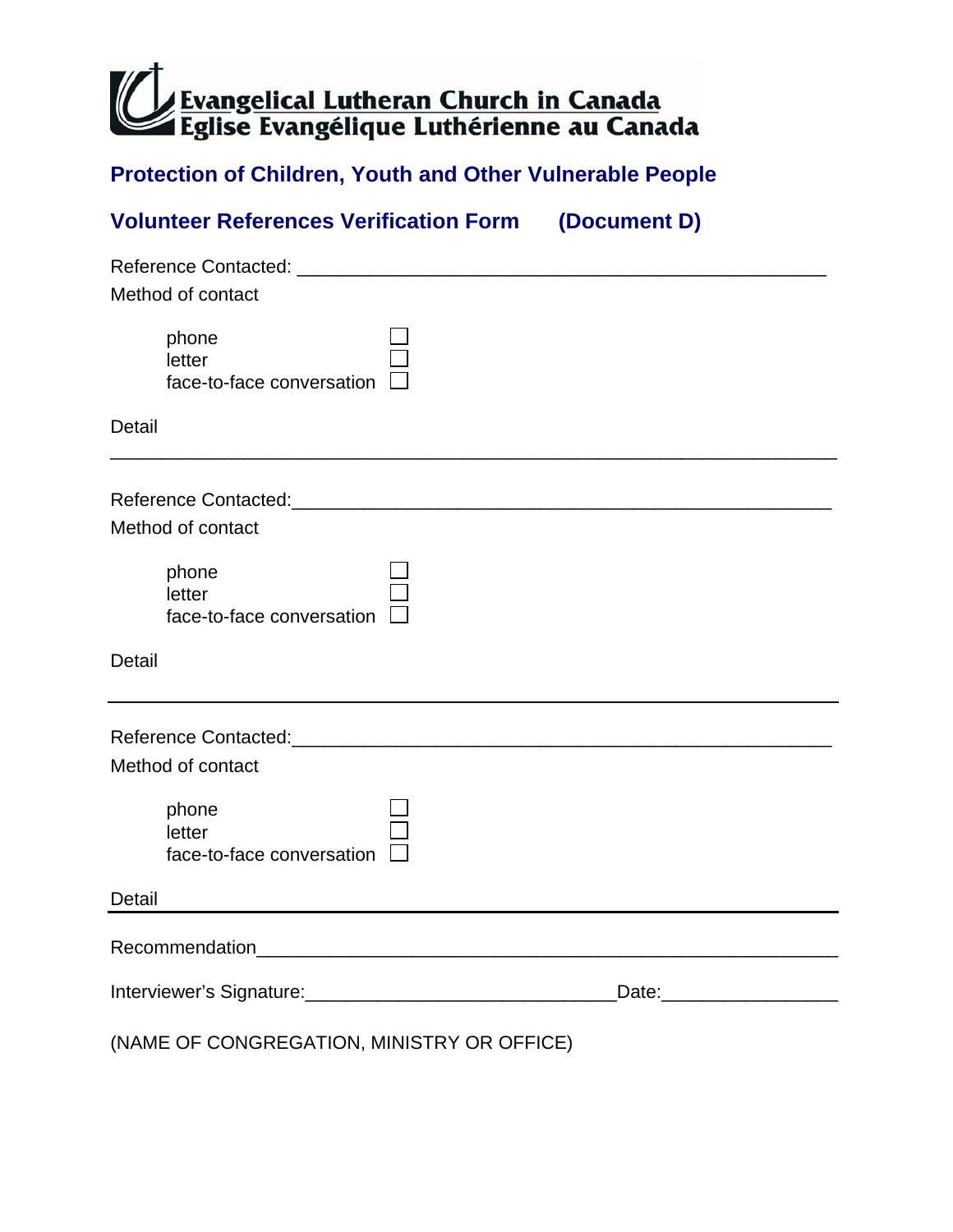### **Protection of Children, Youth and Other Vulnerable People**

**Volunteer Reference Verification Script (Document E)** 

#### Church reference

Hello, this is name from (Name of Congregation, Ministry, Office).

As with many churches and community organizations today, our church has a screening process for all persons who volunteer to work with children, youth or other vulnerable people.

I am calling you because applicant indicated in his/her application that he/she taught Sunday School / led a youth group / helped with your children's program…

- 1. Can you verify this information?
- 2. I am calling you because applicant listed you as a personal reference.
- 3. How long have you known him/her?
- 4. Would you please comment on his/her personality and leadership ability?
- 5. Do you have any reservations about Name's working with children, youth or other vulnerable people?
- 6. Is there anything you would care to add?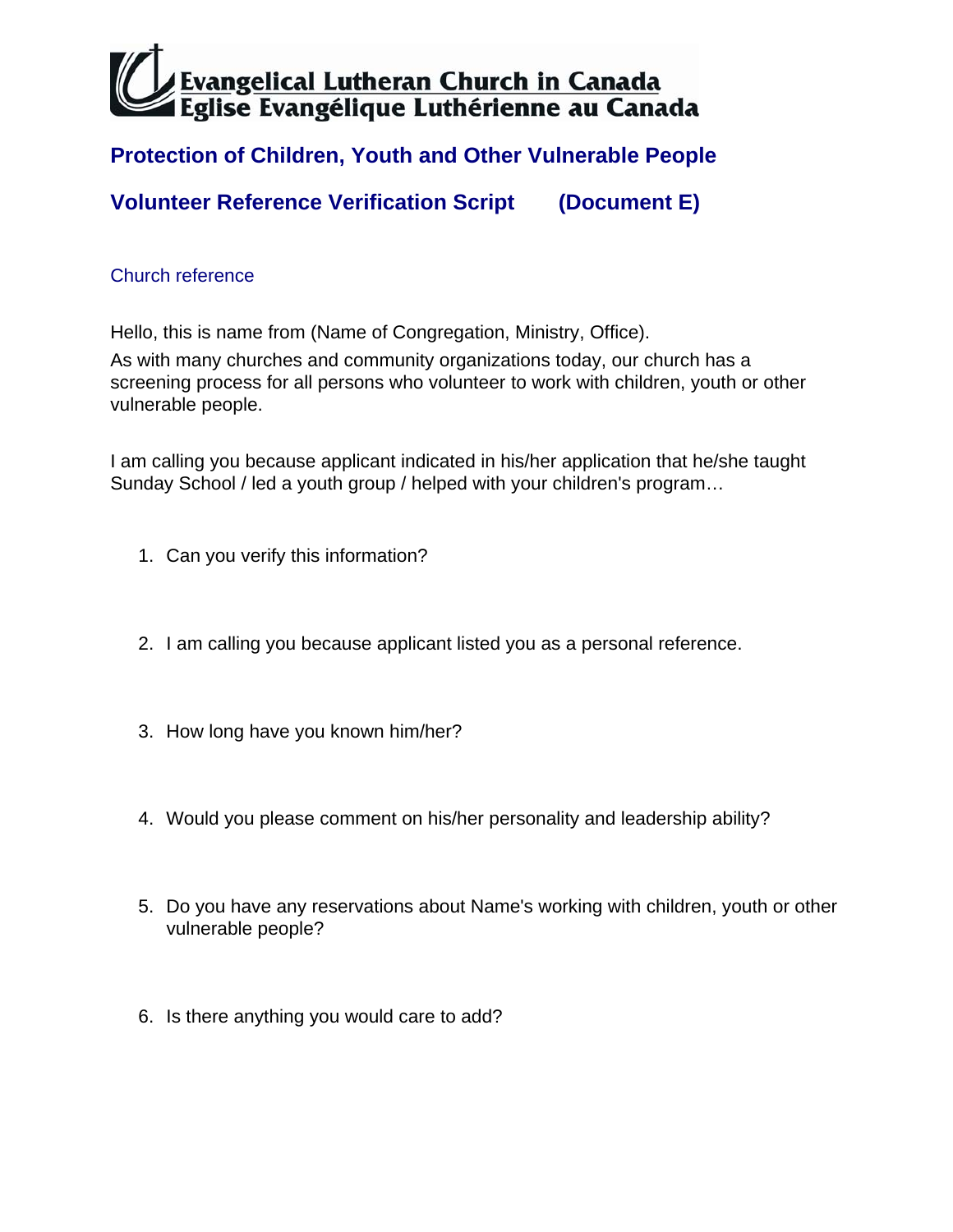#### Personal Reference

Hello, this is name from (Name of Congregation, Ministry, Office).

As with many churches and community organizations today, our church has a screening process for all persons who volunteer to work with children, youth or other vulnerable people..

I am calling you because applicant listed you as a personal reference. How long have you known him/her?

- 1. Can you verify this information?
- 2. I am calling you because applicant listed you as a personal reference.
- 3. How long have you known him/her?
- 4. Would you please comment on his/her personality and leadership ability?
- 5. Do you have any reservations about Name's working with children, youth or other vulnerable people?
- 6. Is there anything you would care to add?

Thank you very much for your help.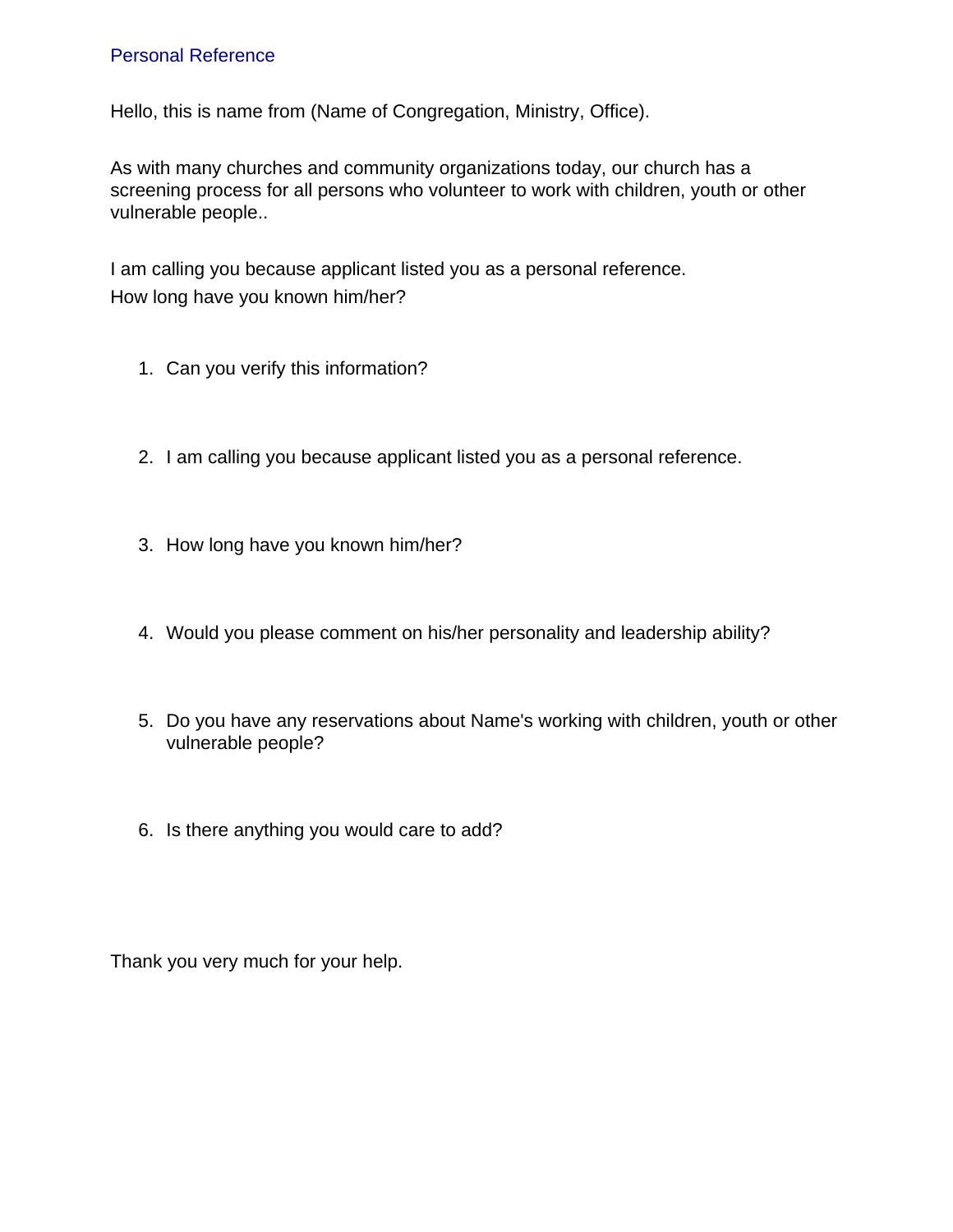### **Protection of Children, Youth and Other Vulnerable People**

**Volunteer Approval Form (Document F)** 

**Applicant's Name:\_\_\_\_\_\_\_\_\_\_\_\_\_\_\_\_\_\_\_\_\_\_\_\_\_\_\_\_\_\_\_\_\_\_\_\_\_\_\_\_\_\_\_\_\_\_\_\_\_\_\_\_\_\_** 

Introductory Session on the *Policy to Protect Children, Youth and Other Vulnerable People in the ELCIC*.

Date Completed: \_\_\_\_\_\_\_\_\_\_\_\_\_\_\_\_\_\_\_\_\_\_\_\_\_\_\_\_\_\_\_\_\_\_\_\_\_\_

VOLUNTEER MINISTRY COVENANT (Document A) signed.

VOLUNTEER APPLICATION FORM (Document B) completed and signed.

VOLUNTEER INTERVIEW FORM (Document C) completed and signed.

VOLUNTEER REFERENCES VERIFICATION FORM (Document D) completed and signed.

Police records check (if required) completed by authorities and report received from applicant.

Notes:

The applicant is approved to serve in ministries involving children, youth or other vulnerable people at (NAME OF CONGREGATION, MINISTRY OR OFFICE.

Signature:\_\_\_\_\_\_\_\_\_\_\_\_\_\_\_\_\_\_\_\_\_\_\_\_\_\_\_\_\_\_\_\_\_\_\_\_\_\_\_\_Date:\_\_\_\_\_\_\_\_\_\_\_\_\_\_\_\_\_

(NAME OF CONGREGATION, MINISTRY OR OFFICE)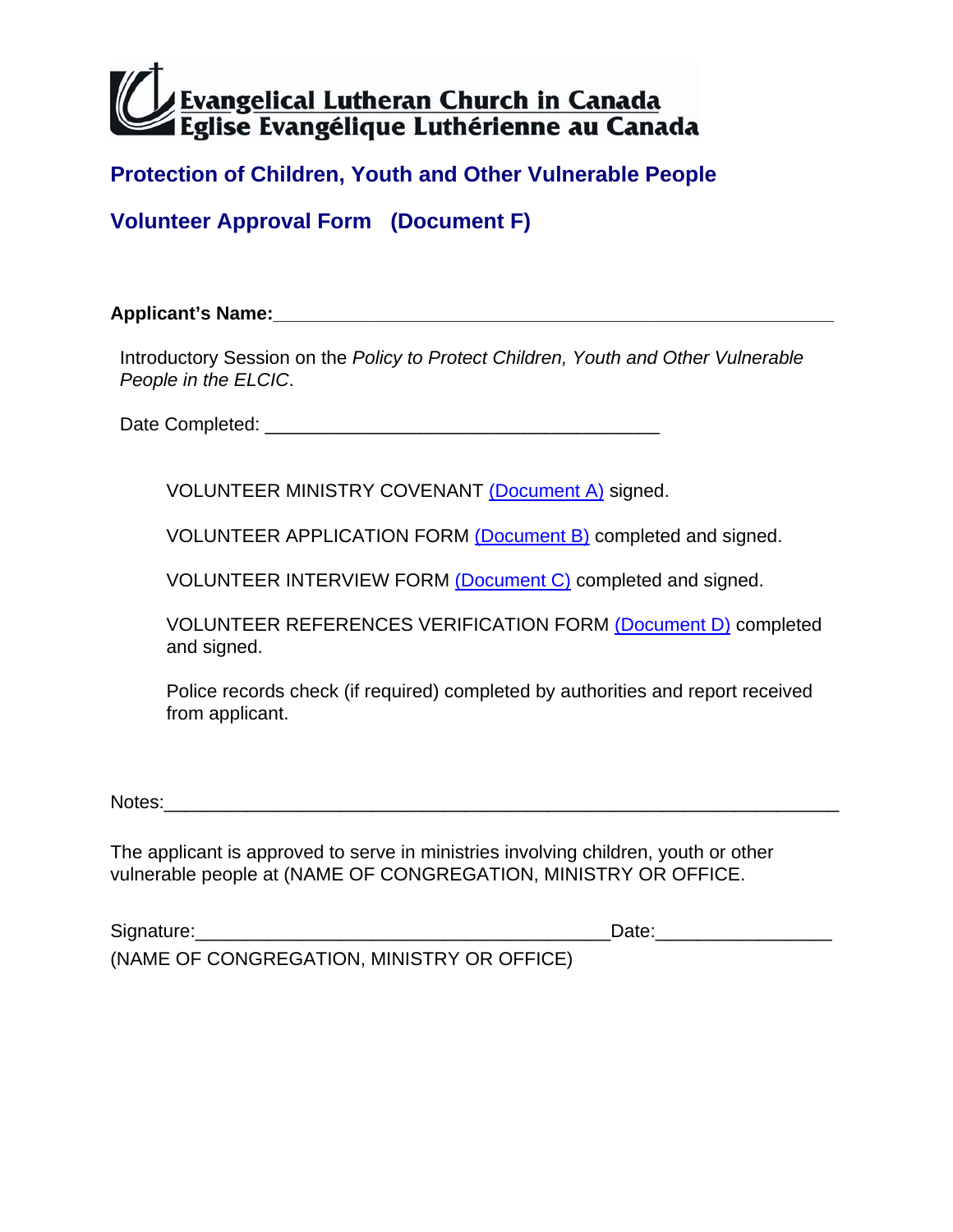### **Protection of Children, Youth and Other Vulnerable People**

# **Activity Permission Form (Document G)**

| For the year September 1, ________ to August 31, _________ |                                                                                                                                                                                                                                                                                                                                                                                                                                                |  |  |  |
|------------------------------------------------------------|------------------------------------------------------------------------------------------------------------------------------------------------------------------------------------------------------------------------------------------------------------------------------------------------------------------------------------------------------------------------------------------------------------------------------------------------|--|--|--|
| Name of Child: <b>Manual According to the Child</b> :      |                                                                                                                                                                                                                                                                                                                                                                                                                                                |  |  |  |
|                                                            |                                                                                                                                                                                                                                                                                                                                                                                                                                                |  |  |  |
|                                                            |                                                                                                                                                                                                                                                                                                                                                                                                                                                |  |  |  |
|                                                            |                                                                                                                                                                                                                                                                                                                                                                                                                                                |  |  |  |
| Name(s) of Parent(s) or Guardian(s)                        |                                                                                                                                                                                                                                                                                                                                                                                                                                                |  |  |  |
|                                                            |                                                                                                                                                                                                                                                                                                                                                                                                                                                |  |  |  |
|                                                            | Relationship to child/youth:_________________________________Phone:______________                                                                                                                                                                                                                                                                                                                                                              |  |  |  |
| Youth Group activities or other ministries.                | I give permission for the child/youth/vulnerable person named above to participate in<br>field trips, retreats, camps and any other off-site activities that are sponsored by (NAME<br>OF CONGREGATION, MINISTRY, OFFICE) and which are offered as part of (Name of<br>Congregation, Ministry, Office)'s Sunday Church School, Confirmation Ministry program<br>(including (Name of Congregation)'s Mentoring program), (Name of Congregation) |  |  |  |
| Ministry, Office).                                         | On occasions when I cannot provide transportation myself, I consent to my child being<br>driven to and from these activities by an adult member of (Name of Congregation,                                                                                                                                                                                                                                                                      |  |  |  |
|                                                            | $\mathbf{I} = \mathbf{I} + \mathbf{H} + \mathbf{H}$                                                                                                                                                                                                                                                                                                                                                                                            |  |  |  |

I understand that (NAME OF CONGREGATION, MINISTRY, OFFICE) will do its best to follow the guidelines set out in *Policy to Protect Children, Youth and Other Vulnerable People in the ELCIC* which is intended for the health, safety and protection of the children, youth, other vulnerable people and the volunteers of (Name of Congregation, Ministry, Office).

| Parent or Guardian's                       |  |
|--------------------------------------------|--|
| Signature:<br>Date:                        |  |
| (NAME OF CONGREGATION, MINISTRY OR OFFICE) |  |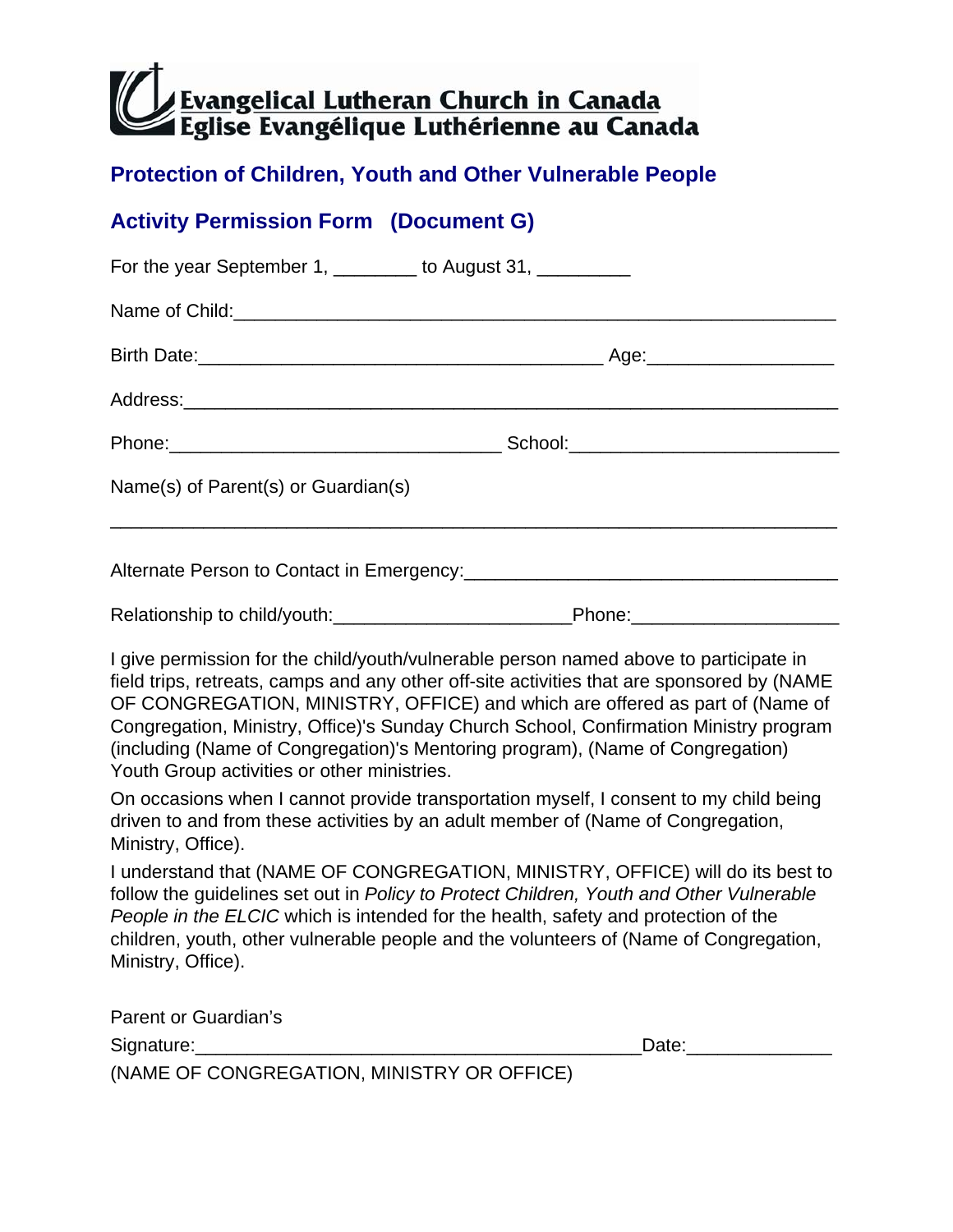### **Protection of Children, Youth and Other Vulnerable People**

## **Medical Permission Form (Document H)**

| For the year September 1, ______ to August 31, ______ |                             |                                            |                                                                                                                                                                                                                                                                                                                                                                                                                                                                                                          |
|-------------------------------------------------------|-----------------------------|--------------------------------------------|----------------------------------------------------------------------------------------------------------------------------------------------------------------------------------------------------------------------------------------------------------------------------------------------------------------------------------------------------------------------------------------------------------------------------------------------------------------------------------------------------------|
|                                                       |                             |                                            |                                                                                                                                                                                                                                                                                                                                                                                                                                                                                                          |
|                                                       |                             |                                            |                                                                                                                                                                                                                                                                                                                                                                                                                                                                                                          |
|                                                       |                             |                                            |                                                                                                                                                                                                                                                                                                                                                                                                                                                                                                          |
|                                                       |                             |                                            |                                                                                                                                                                                                                                                                                                                                                                                                                                                                                                          |
|                                                       |                             |                                            |                                                                                                                                                                                                                                                                                                                                                                                                                                                                                                          |
|                                                       |                             | <b>Provincial Health Insurance Number:</b> | Date of last Tetanus shot:                                                                                                                                                                                                                                                                                                                                                                                                                                                                               |
|                                                       |                             | penicillin or other drugs, etc.)           | Does your child have any severe or life-threatening allergies? (eg. bee stings, food,                                                                                                                                                                                                                                                                                                                                                                                                                    |
|                                                       |                             |                                            | Does your child use or carry any medications? (eg. antibiotic, ventilator, epi-pen, etc.)                                                                                                                                                                                                                                                                                                                                                                                                                |
| limitations?                                          |                             |                                            | Does your child have any physical, emotional, cognitive or behavioural concerns or                                                                                                                                                                                                                                                                                                                                                                                                                       |
|                                                       |                             |                                            |                                                                                                                                                                                                                                                                                                                                                                                                                                                                                                          |
|                                                       |                             |                                            | Does your child have any medical conditions of which we should be aware?                                                                                                                                                                                                                                                                                                                                                                                                                                 |
|                                                       |                             | released from any liability.               | In the event of accident, sickness or other medical emergency, I hereby authorize<br>(NAME OF CONGREGATION, MINISTRY, OFFICE) to secure such medical treatment<br>as is deemed necessary. It is understood that medical care will be secured promptly<br>and that parents or guardians will be notified at the earliest possible opportunity.<br>In the event of accident, sickness or other medical emergency, (NAME OF<br>CONGREGATION, MINISTRY, OFFICE), its pastor, staff and volunteers are hereby |
|                                                       | <b>Parent or Guardian's</b> |                                            |                                                                                                                                                                                                                                                                                                                                                                                                                                                                                                          |
|                                                       |                             |                                            |                                                                                                                                                                                                                                                                                                                                                                                                                                                                                                          |

(NAME OF CONGREGATION, MINISTRY OR OFFICE)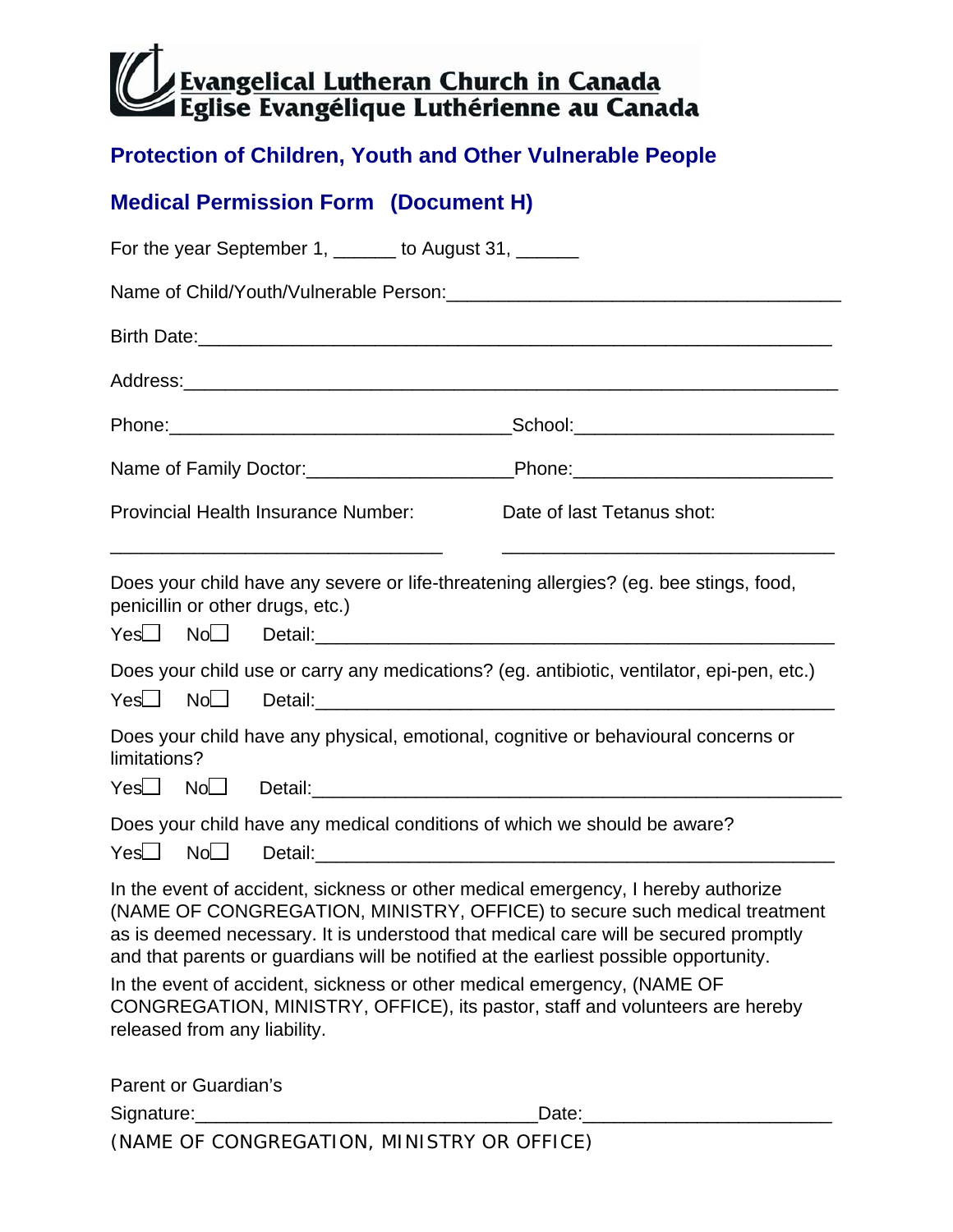# **Protection of Children, Youth and Other Vulnerable People**

**Suspected Abuse Report Form (Document I)** 

| This form is to be completed by a pastor, manager or director.                                                                                                                                                                                        |  |  |  |  |
|-------------------------------------------------------------------------------------------------------------------------------------------------------------------------------------------------------------------------------------------------------|--|--|--|--|
|                                                                                                                                                                                                                                                       |  |  |  |  |
|                                                                                                                                                                                                                                                       |  |  |  |  |
|                                                                                                                                                                                                                                                       |  |  |  |  |
|                                                                                                                                                                                                                                                       |  |  |  |  |
|                                                                                                                                                                                                                                                       |  |  |  |  |
|                                                                                                                                                                                                                                                       |  |  |  |  |
| Nature of Suspected Abuse (physical, sexual, emotional, neglect) : ______________                                                                                                                                                                     |  |  |  |  |
|                                                                                                                                                                                                                                                       |  |  |  |  |
| Indications of Suspected Abuse (facts, physical signs, course of events):                                                                                                                                                                             |  |  |  |  |
|                                                                                                                                                                                                                                                       |  |  |  |  |
|                                                                                                                                                                                                                                                       |  |  |  |  |
|                                                                                                                                                                                                                                                       |  |  |  |  |
| The above information will serve as a guide and will be necessary if a report is filed with<br>the police and/or the appropriate authorities. All information is kept strictly confidential.                                                          |  |  |  |  |
| Signature of person<br>Date: the contract of the contract of the contract of the contract of the contract of the contract of the contract of the contract of the contract of the contract of the contract of the contract of the contract of the cont |  |  |  |  |
| Pastor/director's                                                                                                                                                                                                                                     |  |  |  |  |
| (NAME OF CONGREGATION, MINISTRY OR OFFICE)                                                                                                                                                                                                            |  |  |  |  |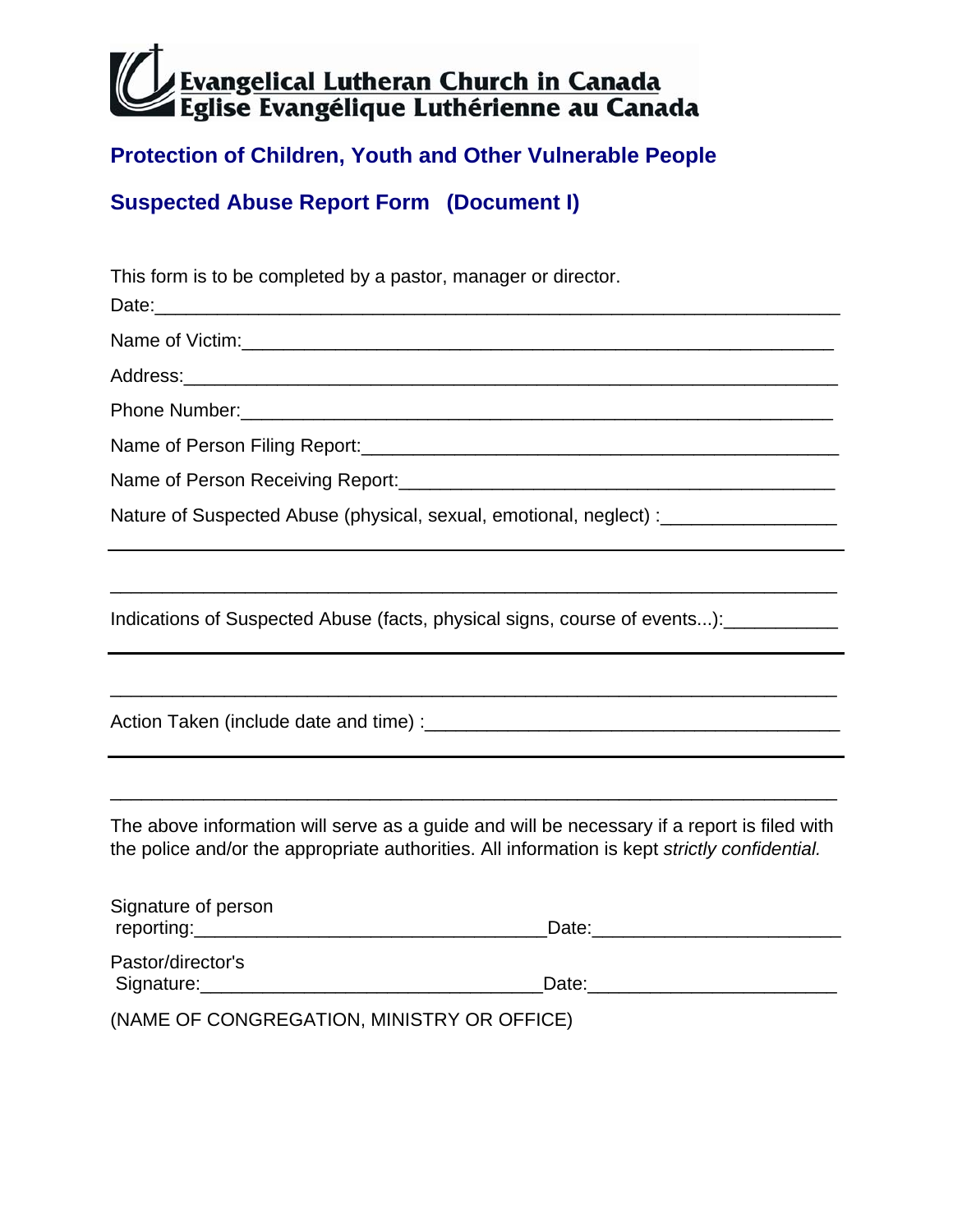### **Protection of Children, Youth and Other Vulnerable People**

# **Suspected Abuse Follow-Up Report Form (Document J)**

This form is to be completed by a pastor/manager/director.

| ,我们也不能在这里的人,我们也不能在这里的人,我们也不能不能不能不能不能不能不能不能不能不能不能。""我们,我们也不能不能不能不能不能不能不能不能不能不能不能不<br>The above information will serve as a guide and will be necessary if a report is filed with<br>the police and/or the appropriate authorities. All information is kept strictly confidential. |
|----------------------------------------------------------------------------------------------------------------------------------------------------------------------------------------------------------------------------------------------------------------------------------|

| Pastor's   |      |
|------------|------|
| Signature: | Date |

(NAME OF CONGREGATION, MINISTRY OR OFFICE)